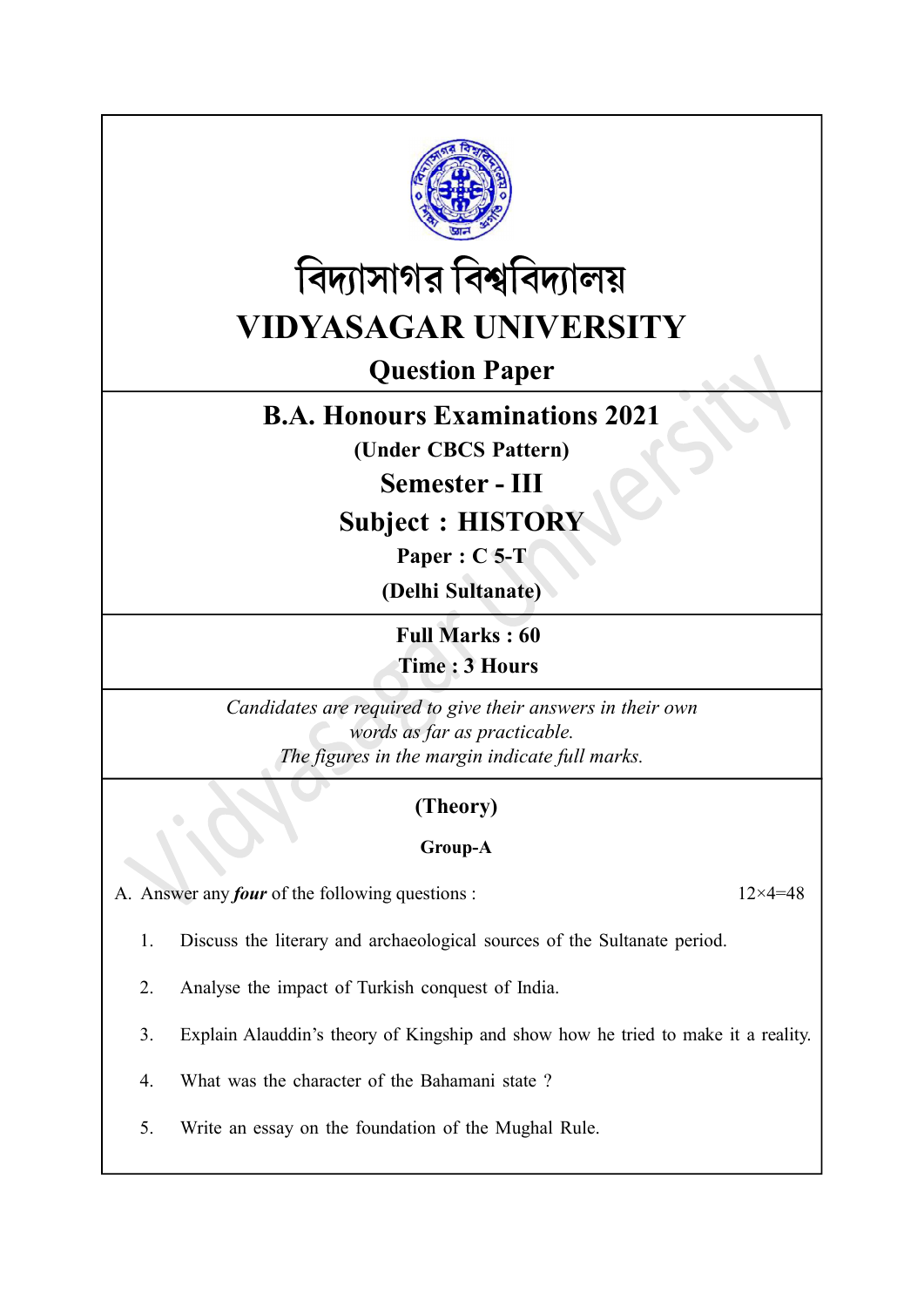- 6. Assess the contribution of Sufi movement to medieval Indian culture.
- 7. Analyse the origin and the principal features of the Bhakti Movement. What was its historical significance?
- 8. Was Sher Shah a reformer or an innovator? Discuss with reference to his administrative system.

#### Group-B

- B. Answer any six of the following questions :  $2 \times 6 = 12$ 
	- 1. Who was Ziauddin Barani?
	- 2. What do you know of Nicolo Conti?
	- 3. Who were known as Bandegan-i-chahelgan?
	- 4. What were 'Sijda' and 'Paibos'?
	- 5. Who issued gold coins in Delhi Sultanate?
	- 6. Who invaded India in 1398?
	- 7. What was the Iqta system?
	- 8. Who was Ariz-i-Mumalik?
	- 9. Who were Kabir and Nanak?
	- 10. What was the religion of the king Krishnadeva Raya?

#### Santali Version

#### $0700909 - 8$

 $\alpha$ . in the C<sub>2</sub> Tela C<sub>2</sub> is the C<sub>2</sub> is the punity of  $\alpha$  and  $\alpha$  is the  $\alpha$  of  $\alpha$  is the  $\alpha$  of  $\alpha$  is the  $\alpha$  is the  $\alpha$  is the  $\alpha$  is the  $\alpha$  is the  $\alpha$  is the  $\alpha$  is the  $\alpha$  is the  $\alpha$  is the  $\alpha$  is

- $1.$  . KSD09E90 3009 22691G U222 91E910 0202 $\%$  b9 912 K919W2 $\%$  b9  $000000000001$
- $2.$  092580  $0/10$  bigoted babot barot barot barot biskis biskis barot bis $2$